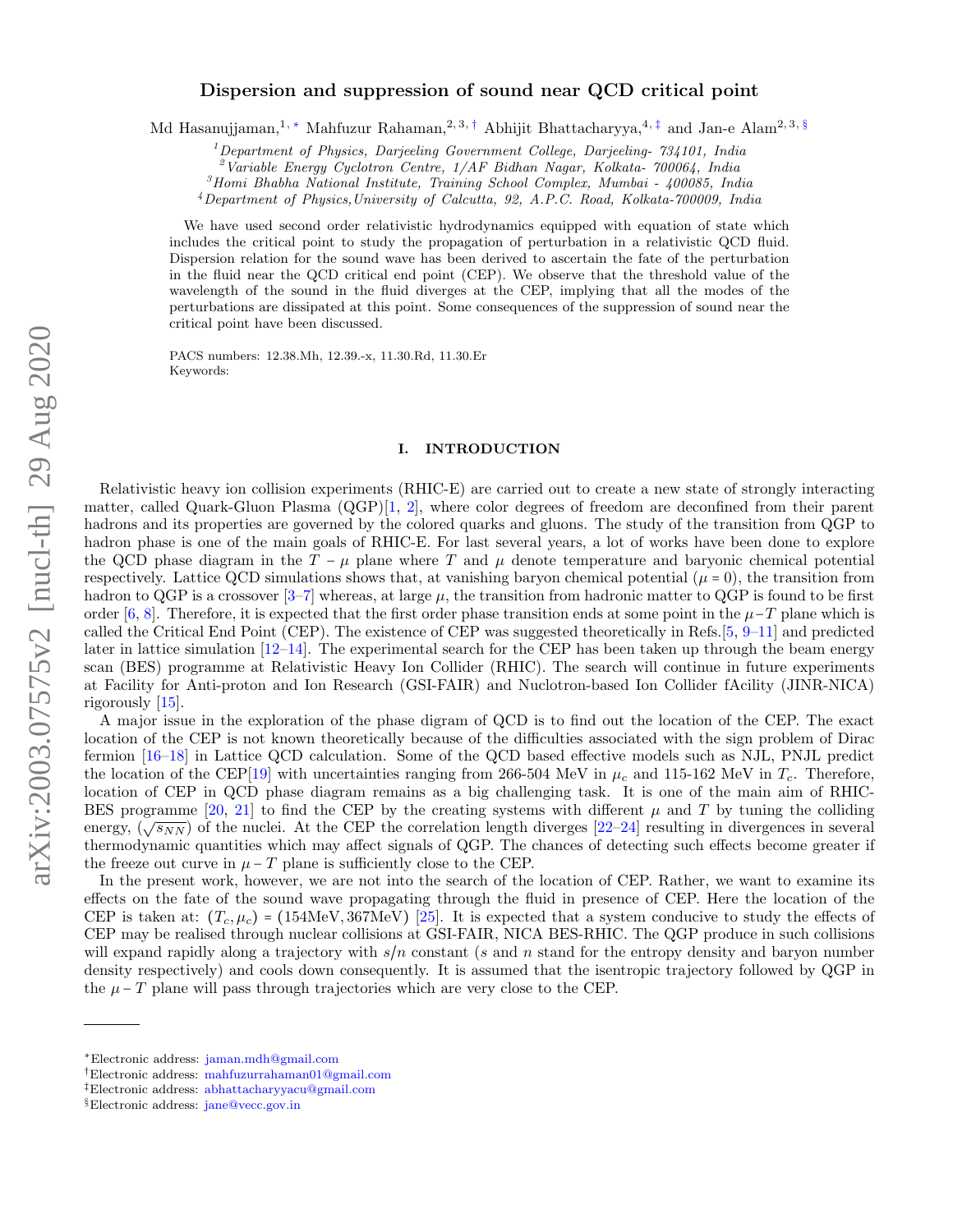The space time evolution of the QGP can be modelled by the relativistic viscous hydrodynamics. The first order theory of relativistic viscous hydrodynamics governed by Navier-Stokes (NS) equations depends on the first order in dissipative fluxes which is known to violate causality and gives unstable solutions [26]. Therefore, making it unsuitable for the description of QGP. These problems were cured by Muller [27] and Grad [28] after including quantities in second order dissipative flux and therefore, these theories are called the 'second order hydrodynamics'. The relativistic generalization is due to Israel and Stewart [29] which can be used to describe the space-time evolution of QGP. The response of the QGP fluid to the perturbation is dictated by the relevant transport coefficients (shear and bulk viscosities, thermal conductivity, etc.) of the fluid. The effects of thermal conductivity  $(\kappa)$  and the shear viscosity  $(\eta)$  have been considered here to investigate the propagation of acoustic wave when the system passes through the CEP. The effects of CEP in the hydrodynamic evolution enters through the Equation of State (EoS). The EoS is constructed based on the hypothesis that the transition from QGP to hadrons belongs to the same universality class as that of the 3D Ising model. The behaviour of thermodynamic quantities near CEP is governed by the critical exponents. Dispersion relation *i.e.* the functional dependence of the frequency  $(\omega)$  on the wave vector  $(k)$  will be set up to study the effects of CEP on the propagation of the sound wave in the fluid.

The present work is organized as follows. In section II we will discuss the EoS which includes the CEP. In section III formulation for the propagation of the acoustic wave is presented. The dispersion relation is discussed in section IV. Results are presented in section V and section VI is devoted to summary and discussions. The space like Minkowski metric  $g^{\mu\nu} = (-, +, +, +)$  and the natural unit i.e.,  $c = \hbar = k_B = 1$  have been used in this work.

# II. EQUATION OF STATE

The CEP in QGP-hadron transition belongs to the same universality class as that of the 3D Ising model, thus a mapping onto QCD phase diagram from the Ising model calculation can be performed. It can be shown [25, 30, 31] that the critical entropy density  $(s_c)$  in QCD is analogous to the magnetization  $(M)$  in 3D Ising model. The parameter plane in 3D Ising model are:  $r = \frac{T-T_c}{T_c}$  (reduced temperature) and the strength of the magnetic field (H). The CEP in 3D Ising model is located at  $(r, \mathcal{H}) = (0, 0)$ . Thus  $r < 0$  represents first order phase transition and  $r > 0$  signifies crossover transition. A critical region is being assumed with linear mapping from the  $(r, \mathcal{H})$  to  $(\mu, T)$  plane. The mapping is implemented through the relation:

$$
r = \frac{\mu - \mu_c}{\Delta \mu_c}; \quad \mathcal{H} = \frac{T - T_c}{\Delta T_c}
$$
\n<sup>(1)</sup>

where  $(T_c, \mu_c)$  is the location of the CEP as mentioned above.  $\Delta T_c$  and  $\Delta \mu_c$  are chosen as elongations of the critical region along T and  $\mu$  axis respectively. The critical entropy density can be written as

$$
s_c = \frac{M(r, \mathcal{H})}{\Delta T_c} = M \left( \frac{T - T_c}{\Delta T_c}, \frac{\mu - \mu_c}{\Delta \mu_c} \right) \frac{1}{\Delta T_c}
$$
(2)

Firstly, a dimensionless entropy density is constructed as

$$
S_c = A(\Delta T_c, \Delta \mu_c) s_c(T, \mu)
$$
\n(3)

where A is defined as

$$
A(\Delta T_c, \Delta \mu_c) = B \sqrt{\Delta T_c^2 + \Delta \mu_c^2}
$$
\n(4)

and B is a dimensionless quantity, represents the spread of the critical region. In this work we have used  $(T_c, \mu_c)$  = (154MeV, 367MeV) with  $(\Delta T_c, \Delta \mu_c, B) = (0.1 \,\text{GeV}, 0.2 \,\text{GeV}, 2)$ . Using  $S_c$  as a switching function, the full entropy density is constructed by making a bridge between the entropy density of QGP  $(s_Q)$  and the hadron  $(s_H)$  phases. The result reads as:

$$
S(T,\mu) = \frac{1}{2} [1 - \tanh S_c(T,\mu)] s_Q(T,\mu) + \frac{1}{2} [1 + \tanh S_c(T,\mu)] s_H(T,\mu)
$$
 (5)

 $s_Q$  is calculated by [30, 32]

$$
s_Q(T,\mu) = \frac{32 + 21N_f}{45} \pi^2 T^3 + \frac{N_f}{9} \mu^2 T \tag{6}
$$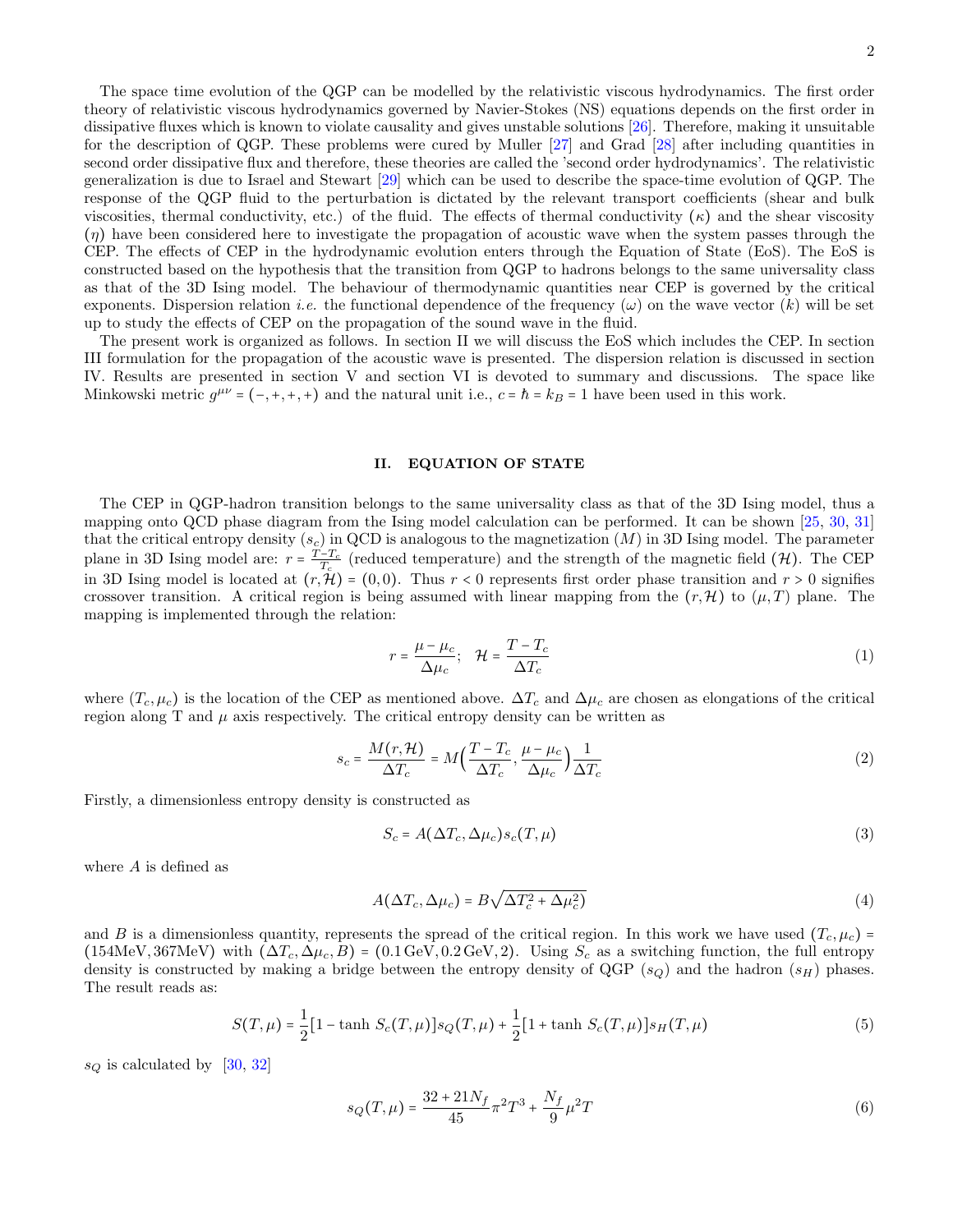where  $N_f$  is the number of flavour of quarks.

 $s_H$  can be estimated from the following expression [33].

$$
s_H(T, \mu_B) = \pm \sum_{i} \frac{g_i}{2\pi^2} \int_0^{\infty} p^2 \Big[ ln \Big( 1 \pm \{ exp(E_i - \mu_i)/T \} \Big) \pm \frac{E_i - \mu_i}{T \{ exp(E_i - \mu_i)/T \pm 1 \}} \Big] \tag{7}
$$

where the sum is taken over all hadrons with mass up to 2.5 GeV [34],  $g_i$  is the statistical degeneracy and  $E_i = \sqrt{p_i^2 + m_i^2}$ is the energy of the  $i<sup>th</sup>$  hadrons.

Once entropy density is known the thermodynamic quantities such as baryon number density, pressure and energy density can be evaluated as follows. The net baryon number density  $(n)$  is given by:

$$
n(T,\mu) = \int_0^T \frac{\partial S(T^{'}, \mu)}{\partial \mu} dT^{'}
$$
\n(8)

To get the first order phase boundary, we need to take into account the discontinuity in the entropy density along the transition line. We add the following term to the above equation to take this possibility into account (for  $T > T_c$ ):

$$
\left|\frac{\partial T_c(\mu)}{\partial \mu}\right| \left[S(T_c + \delta, \mu) - S(T_c - \delta, \mu)\right]
$$
\n(9)

where  $\left|\frac{\partial T_c}{\partial \mu}\right|$  =  $tan\theta_c$  is the tangent at the  $T_c$  and  $\delta$  is the small temperature deviation from  $T_c$ . The pressure can be calculated as:

$$
p(T,\mu) = \int_0^T S(T',\mu) dT'
$$
\n(10)

Finally, the energy density is given by,

$$
\epsilon(T,\mu) = Ts(T,\mu) - p(T,\mu) + \mu n \tag{11}
$$

#### III. PROPAGATION OF THE PERTURBATION IN VISCOUS FLUID

IS second order hydrodynamics is appropriate to study the relativistic fluid nature of QGP as the first order theory (relativistic NS) violates causality and introduce instability in the solution. Therefore, in this section we study the propagation of perturbations through viscous fluid by using second order causal hydrodynamics.

One of the major difference between relativistic and non-relativistic fluid originates from the definition of chemical potential. In non-relativistic case chemical potential constraint the total number of particles in the system. But in a relativistic system, the total number of particles does not remain constant due annihilation and creation of particles within the fluid. However, through the annihilation and creation processes the conservation of certain quantum numbers remain intact. For example in strong interaction net (baryon-antibaryon) baryon number, net electric charge, net strangeness remain conserved (although strangeness is not conserved in weak interaction). The present study is concerned with the strong interaction. Accordingly the net baryon number will remain conserved throughout the evolution of the QGP. Therefore, in the discussion below the net charge density stands for net baryon number density.

The relativistic energy-momentum tensor  $(T^{\lambda\mu})$  in the Israel-Stewart second order hydrodynamics is given by [29]

$$
T^{\lambda\mu} = \epsilon u^{\lambda} u^{\mu} + P\Delta^{\lambda\mu} + 2h^{(\lambda} u^{\mu)} + \tau^{\lambda\mu}
$$
\n(12)

where  $u^{\mu}$  is the hydrodynamic four velocity subjected to the normalization condition  $u^{\mu}u_{\mu} = -1$ , P is thermodynamic pressure. The dissipative viscous stress  $\tau^{\lambda\mu} = \Pi \Delta^{\lambda\mu} + \pi^{\lambda\mu}$ , where  $\Pi$  is the bulk viscous pressure,  $\Delta^{\lambda\mu} = g^{\lambda\mu} + u^{\lambda}u^{\mu}$  is the spatial projection tensor orthogonal to  $u^{\lambda}$  and  $\pi^{\lambda\mu}$  is the shear viscous stress with  $\pi^{\lambda} = h^{\lambda}u_{\lambda} = \tau^{\lambda\mu}u_{\lambda} = 0$ . The heat flux four vector is defined as  $q^{\lambda} = h^{\lambda} - n^{\lambda} (\epsilon + P)/n$ , where *n* is the net baryon number density. The particle four flow is defined as,

$$
N^{\lambda} = nu^{\lambda} + n^{\lambda} \tag{13}
$$

where,  $n^{\lambda}$  is called the particle diffusion current, with  $n^{\lambda}u_{\lambda} = 0$ . The symmetric tensor,  $h^{(\lambda}u^{\mu)}$  is defined as  $h^{(\lambda}u^{\mu)} = \frac{1}{2}(h^{\lambda}u^{\mu} + h^{\mu}u^{\lambda})$ .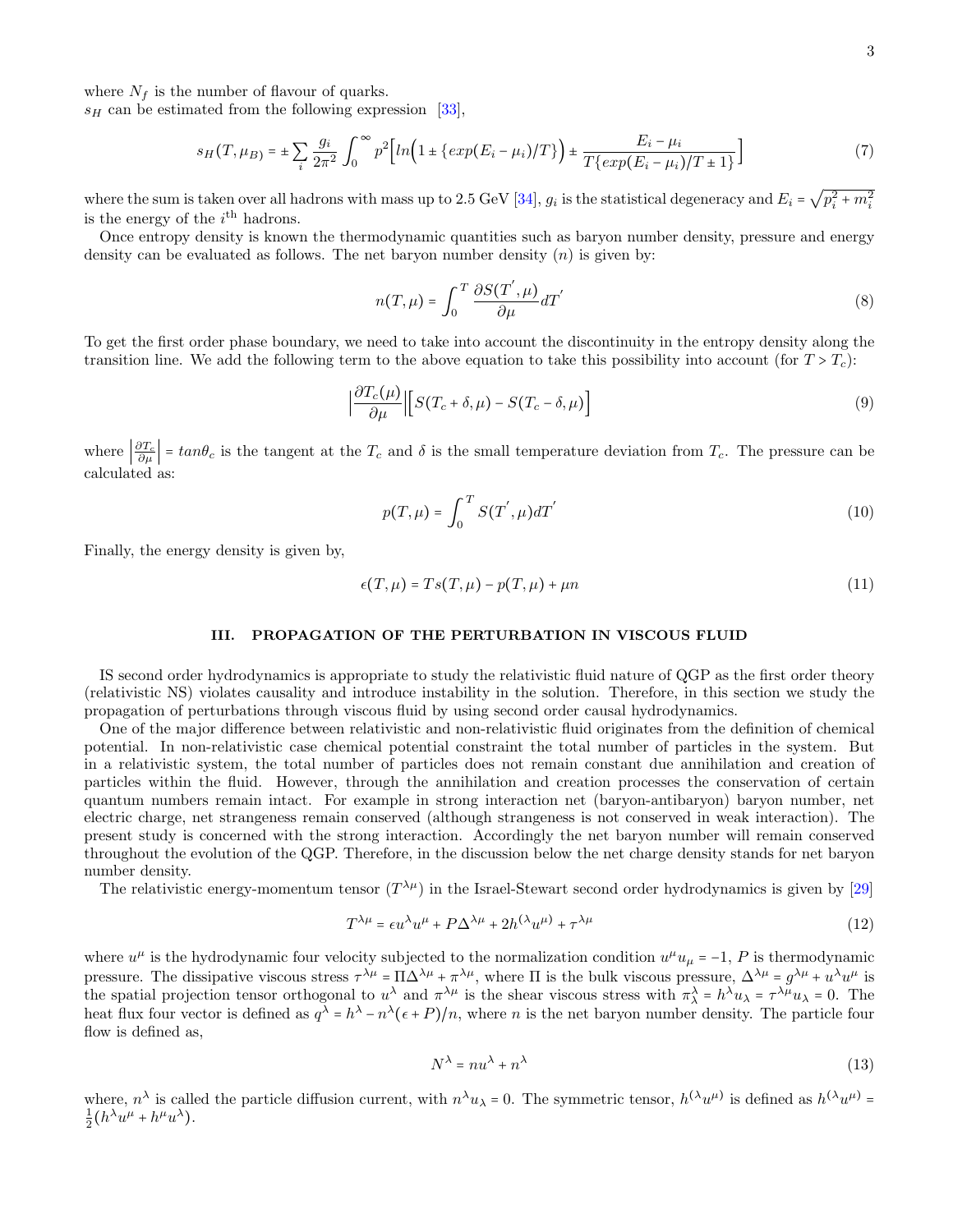The definition of fluid four velocity in Eq.(12) can be fixed by choosing a suitable reference frame attached to the fluid element according to Landau-Lifshitz  $(LL)[35]$  or Eckart $[36]$ . The Eckart frame represents a Local Rest Frame (LRF) for which the net charge dissipation is zero but the net energy dissipation is non zero and the LL frame represents a local rest frame where the energy dissipation is zero but the net charge dissipation is non-zero. We consider LL frame here to study a system having non-zero net baryon number density.

In LL frame:  $h^{\mu} = 0$ ,  $n^{\mu} = -nq^{\mu}/(\epsilon + P)$  and the different viscous fluxes are given by [29],

$$
\Pi = -\frac{1}{3}\zeta \left(\partial_{\mu}u^{\mu} + \beta_{0}D\Pi - \alpha_{0}\partial_{\mu}q^{\mu}\right)
$$
\n
$$
\pi^{\lambda\mu} = -2\eta\Delta^{\lambda\mu\alpha\beta} \left[\partial_{\alpha}u_{\beta} + \beta_{2}D\pi_{\alpha\beta} - \alpha_{1}\partial_{\alpha}q_{\beta}\right]
$$
\n
$$
q^{\lambda} = \kappa T\Delta^{\lambda\mu} \left[\frac{nT}{\epsilon + P}(\partial_{\mu}\alpha) - \beta_{1}Dq_{\mu} + \alpha_{0}\partial_{\mu}\Pi + \alpha_{1}\partial_{\nu}\pi_{\mu}^{\nu}\right]
$$
\n(14)

where  $D \equiv u^{\mu} \partial_{\mu}$ , is known as co-moving derivative and in LRF,  $D\Pi = \Pi$  represents the time derivative. The double symmetric traceless projection operator is defined by  $\Delta^{\mu\nu\alpha\beta} = \frac{1}{2} \Big[ \Delta^{\mu\alpha} \Delta^{\nu\beta} + \Delta^{\mu\beta} \Delta^{\nu\alpha} - \frac{2}{3} \Delta^{\mu\nu} \Delta^{\alpha\beta} \Big], \Delta^{\mu\nu} \partial_{\nu} = \nabla^{\mu}$  and  $\Delta^{\mu\nu}u_{\mu} = 0$ . The quantity  $\alpha = \mu/T$  appearing in Eq.(14) is known as thermal potential and  $\eta$ ,  $\zeta$ ,  $\kappa$  are the coefficients of shear viscosity, bulk viscosity and thermal conductivity respectively,  $\beta_0$ ,  $\beta_1$ ,  $\beta_2$  are relaxation coefficients,  $\alpha_0$  and  $\alpha_1$  are coupling coefficients. The relaxation times for the bulk pressure  $(\tau_{\Pi})$ , the heat flux  $(\tau_q)$  and the shear tensor  $(\tau_{\pi})$  are defined as [37]

$$
\tau_{\Pi} = \zeta \beta_0, \quad \tau_q = T \beta_1, \quad \tau_{\pi} = 2\eta \beta_2 \tag{15}
$$

The relaxation lengths which couple to heat flux and bulk pressure  $(l_{\Pi q}, l_{q\Pi})$ , the heat flux and shear tensor  $(l_{q\pi}, l_{\pi q})$ are defined as,

$$
l_{\Pi q} = \zeta \alpha_0, \quad l_{q\Pi} = k_B T \alpha_0, \quad l_{q\pi} = k_B T \alpha_1, \quad l_{\pi q} = 2\eta \alpha_1 \tag{16}
$$

At the ultra-relativistic limit,  $\beta = m/T \rightarrow 0$  where m is the mass of the particle and we have the following relations [29],

$$
\alpha_0 \approx 6\beta^{-2} P^{-1}, \alpha_1 \approx -\frac{1}{4} P^{-1}, \beta_0 \approx 216\beta^{-4} P^{-1}, \beta_1 \approx \frac{5}{4} P^{-1}, \beta_2 \approx \frac{3}{4} P^{-1}
$$
\n(17)

Since in energy frame,  $h^{\mu} = 0$ , then the energy-momentum tensor(EMT) reduces to

$$
T^{\lambda\mu} = \epsilon u^{\lambda} u^{\mu} + P \Delta^{\lambda\mu} + \Pi \Delta^{\lambda\mu} + \pi^{\lambda\mu}
$$
\n(18)

Putting the explicit forms of  $\Pi, q^{\lambda}$  and  $\pi^{\lambda\mu}$  given by Eq.(14) into Eq.(12) and keeping only the terms up to second order in space time derivatives, the EMT becomes [38]

$$
T^{\lambda\mu} = \epsilon u^{\lambda} u^{\mu} + P \Delta^{\lambda\mu} - \frac{1}{3} \zeta \Delta^{\lambda\mu} \partial_{\alpha} u^{\alpha} + \frac{1}{9} \zeta \beta_0 \Delta^{\lambda\mu} D(\zeta \partial_{\alpha} u^{\alpha}) + \frac{\zeta \alpha_0}{3} \Delta^{\lambda\mu} \partial_{\alpha} \left\{ \frac{n\kappa T^2}{\epsilon + P} \nabla^{\alpha}(\alpha) \right\}
$$

$$
- 2\eta \Delta^{\lambda\mu\alpha\beta} \partial_{\alpha} u_{\beta} + 4\eta \beta_2 \Delta^{\lambda\mu\alpha\beta} D(\eta \Delta^{\rho\sigma}_{\alpha\beta} \partial_{\rho} u_{\sigma}) + 2\alpha_1 \eta \Delta^{\lambda\mu\alpha\beta} \partial_{\alpha} \left\{ \frac{n\kappa T^2}{\epsilon + P} \nabla_{\beta}(\alpha) \right\} \tag{19}
$$

The solution of IS hydrodynamical equations grants stability and causality. This is achieved by promoting the dissipative currents as independent dynamical variables and introducing relaxation time scales for these currents. In NS theory the dissipative currents instantaneously respond to the hydrodynamical gradients but in IS theory the response of the dissipative currents is governed by the relaxation time scales (see Eq. (15)). The energy-momentum tensor given in Eq. (19) represents second order dissipative hydrodynamics which is equivalent to IS theory for small gradients. The general form of the EMT constrained by the conformal invariance can be found in [46].

The full charge current (up to second-order in velocity gradient) can be written as,

$$
N^{\mu} = nu^{\mu} - \frac{n\kappa T}{(\epsilon + P)} \Big[ \frac{nT}{(\epsilon + P)} \nabla^{\mu} \alpha - \beta_1 \Delta^{\mu \nu} D \left\{ \frac{n\kappa T^2}{(\epsilon + P)} \nabla_{\nu} \alpha \right\} - \frac{\alpha_0}{3} \nabla^{\mu} (\zeta \partial_{\alpha} u^{\alpha}) - 2\alpha_1 \Delta^{\mu \nu} \partial^{\rho} (\eta \Delta^{\alpha \beta}_{\rho \nu} \partial_{\alpha} u_{\beta}) \Big]
$$
(20)

Eqs.(19) and (20) governs the motion of perturbations in the relativistic viscous fluid with one conserved current (baryonic current for the present case).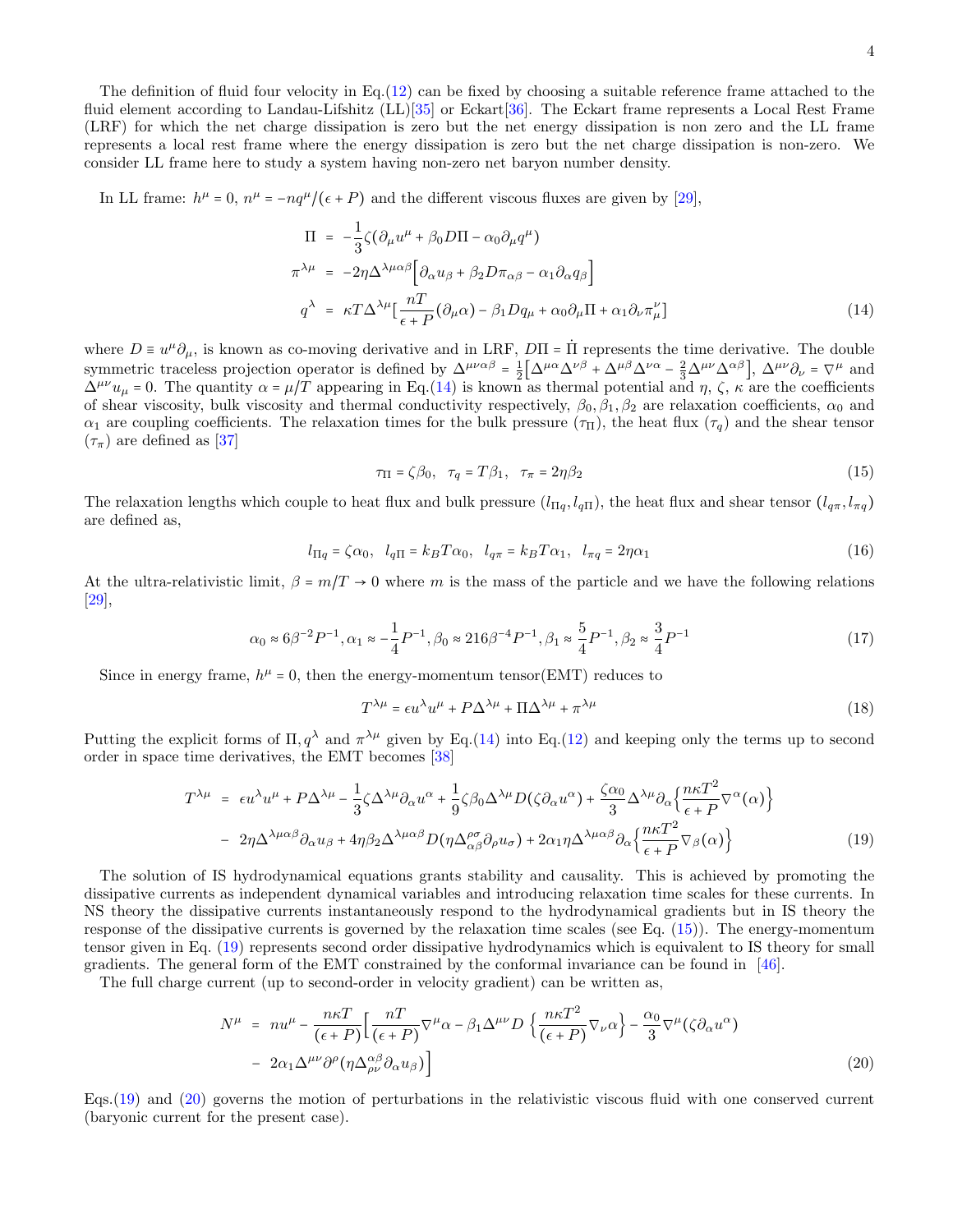We impart small perturbations  $P_1, \epsilon_1, n_1, T_1, \mu_1$  and  $u_1^{\alpha}$  to  $P, \epsilon, n, T, \mu$  and  $u_1^{\alpha}$  respectively to study the propagation of acoustic wave in the fluid with  $u^{\alpha} = (1, 0, 0, 0)$  as outlined in Ref.[39]. We set  $u_1^0 = 0$  to preserve the normalization condition  $u^{\alpha} u_{\alpha} = -1$ .

A space time dependent perturbation  $\sim exp[-i(kx - \omega t)]$  is imparted to the fluid and its fate is being studied. The equation of motions that dictate the evolution of different components of the perturbations can be obtained from the the conservation of the energy-momentum tensor  $(T^{\mu\lambda})$  and net-baryon number  $(N^{\mu})$  of the fluid:

$$
\partial_{\mu}T^{\mu\lambda} = 0, \quad \partial_{\mu}N^{\mu} = 0 \tag{21}
$$

The equation of motion of various components of energy momentum tensor are given by:

$$
0 = \omega T_1^{i0} - k_j T_1^{ij}
$$
  
=  $\omega (\epsilon + P) u_1^i - k^i P_1 + \frac{1}{3} \zeta k^i \Big[ i(\mathbf{k} \cdot \mathbf{u}_1) + \frac{1}{3} \zeta \beta_0 \omega (\mathbf{k} \cdot \mathbf{u}_1) \Big] + i \eta \Big[ k^2 u_1^i + \frac{1}{3} k^i (\mathbf{k} \cdot \mathbf{u}_1) \Big]$   
-  $2\eta^2 \beta_2 \omega \Big[ k^2 u_1^i + \frac{1}{3} k^i (\mathbf{k} \cdot \mathbf{u}_1) \Big] + \frac{n T \kappa}{(\epsilon + P)} (\mu_1 - \alpha T_1) \Big[ \frac{\alpha_0 \zeta k^2}{3} k^i + \frac{4}{3} \alpha_1 \eta k^2 k^i \Big]$  (22)

and the other components of the EMT satisfies,

$$
0 = \omega T_1^{00} - k_i T_1^{i0}
$$
  
=  $\omega \epsilon_1 - (\epsilon + P)(\mathbf{k} \cdot \mathbf{u}_1)$  (23)

The number conservation equation gives,

$$
0 = \omega n_1 - n(\mathbf{k} \cdot \mathbf{u_1}) - i \frac{n^2 \kappa T k^2}{(\epsilon + P)^2} \Big( \mu_1 - \alpha T_1 \Big) \Big( 1 + i \omega \kappa \beta_1 \Big) + \frac{1}{3} \frac{n \kappa T k^2}{(\epsilon + P)} \Big( \zeta \alpha_0 + 4 \eta \alpha_1 \Big) (\mathbf{k} \cdot \mathbf{u_1}) \tag{24}
$$

In Eqs. (22),(23) and (24), we considered terms upto first order in perturbations and neglected the higher order terms. Also, we have not perturbed the different transport coefficients, as they are not hydrodynamical variables. In LRF, we take them as constant in space and time, hence their comoving derivative are zero. For simplicity of calculation we only considered shear viscosity (η) and thermal conductivity ( $\kappa$ ) and neglected the bulk viscosity ( $\zeta$ ). We decompose the fluid velocity into directions perpendicular and parallel to the direction of wave vector,  $k$  as:

$$
\boldsymbol{u_1} = \boldsymbol{u_{1\perp}} + \boldsymbol{k}(\boldsymbol{k} \cdot \boldsymbol{u_1})/k^2 \tag{25}
$$

The modes propagating along the direction of  $k$  are called longitudinal and those perpendicular to  $k$  are called transverse modes.

The quantities,  $\epsilon_1$ ,  $P_1$  and  $\mu_1$  defined above can be expressed in terms of thermodynamic quantities as follows:

$$
\epsilon_1 = \left(\frac{\partial \epsilon}{\partial T}\right)_n T_1 + \left(\frac{\partial \epsilon}{\partial n}\right)_T n_1
$$
  
\n
$$
P_1 = \left(\frac{\partial P}{\partial T}\right)_n T_1 + \left(\frac{\partial P}{\partial n}\right)_T n_1
$$
  
\n
$$
\mu_1 = \left[-\left(\frac{\partial n}{\partial T}\right)_n T_1 + n_1\right] \left(\frac{\partial \mu}{\partial n}\right)_T
$$
\n(26)

#### IV. DISPERSION RELATIONS

Eqs. (22), (23) and (24) can be used to write down the algebraic equation satisfied by  $\omega$  as,

$$
a\omega^3 + b\omega^2 + c\omega = 0 \qquad \rightarrow \qquad \omega(a\omega^2 + b\omega + c) = 0 \tag{27}
$$

The coefficients a, b and c are determined by solving Eqs.  $(22)$ ,  $(23)$  and  $(24)$  simultaneously. The solutions of this equation which provide a relation between  $\omega$  and k is called the dispersion relation. The equation, (27) has three roots, one real which is  $\omega = 0$  and two complex roots with real  $(\omega_{\Re e})$  and imaginary  $(\omega_{\Im m})$  parts given below by Eqs. (28) and (31) respectively. The real part of  $\omega$  can be expressed as:

$$
\omega_{\Re e} = \sqrt{\frac{a_0 k^2 - a_1 k^3 + a_2 k^4}{b_0 - b_1 k^2}}
$$
\n(28)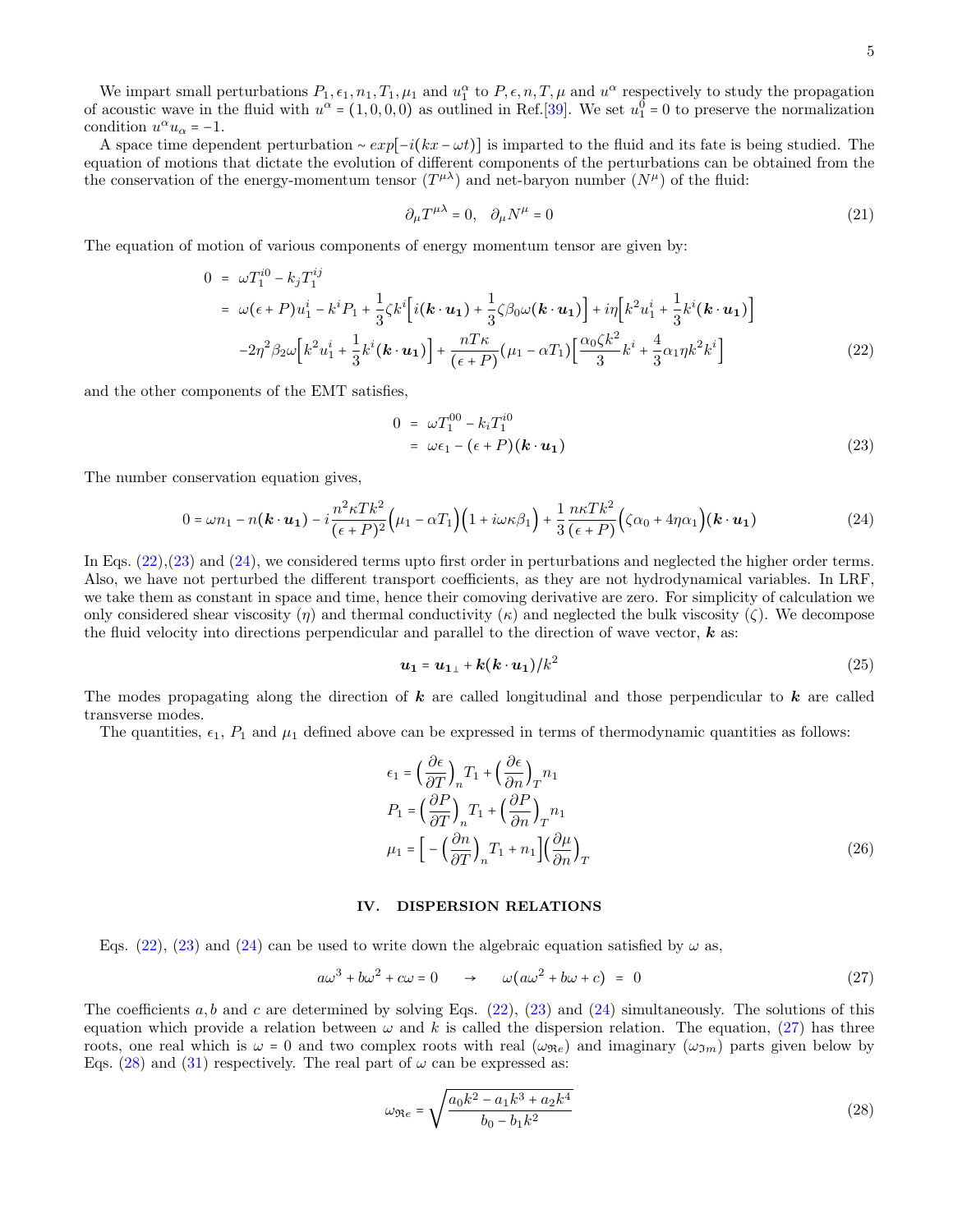where

$$
a_0 = 9h \left[ \left( \frac{\partial P}{\partial T} \right)_n + \alpha_1 n \left\{ \left( \frac{\partial \epsilon}{\partial n} \right)_T \left( \frac{\partial P}{\partial T} \right)_n - \left( \frac{\partial \epsilon}{\partial T} \right)_n \left( \frac{\partial P}{\partial n} \right)_T \right\} \right]
$$
  
\n
$$
a_1 = \frac{9\alpha\beta_1 n^2 T^2 \kappa^2}{h} + 12\alpha_1 \eta \kappa n T \left[ \alpha + \frac{\alpha n}{h} \left( \frac{\partial \epsilon}{\partial n} \right)_T - \frac{T}{h} \left( \frac{\partial P}{\partial T} \right)_n + \frac{T}{h} \left( \frac{\partial \epsilon}{\partial T} \right)_n \right]
$$
  
\n
$$
a_2 = \frac{9\beta_1 \kappa^2 n^2 T}{h} \left[ \left( \frac{\partial n}{\partial T} \right)_\mu \left( \frac{\partial \mu}{\partial n} \right)_T + \left( \frac{\partial P}{\partial T} \right)_n \left( \frac{\partial P}{\partial n} \right)_T \right]
$$
  
\n
$$
+ \frac{12\alpha_1 \eta \kappa n T}{h} \left[ \left( \frac{\partial P}{\partial T} \right)_n + n \left( \frac{\partial n}{\partial T} \right)_\mu \left( \frac{\partial \mu}{\partial n} \right)_T + \frac{n}{h} \left( \frac{\partial P}{\partial T} \right)_n \left( \frac{\partial \epsilon}{\partial n} \right)_T \right]
$$
  
\n
$$
b_0 = 9h \left( \frac{\partial \epsilon}{\partial T} \right)_n
$$
  
\n
$$
b_1 = 24\beta_2 \eta^2 \left( \frac{\partial \epsilon}{\partial T} \right)_n + \frac{9\beta_1 \kappa^2 n^2}{h} \left[ T \left( \frac{\partial \mu}{\partial n} \right)_T \left( \frac{\partial n}{\partial T} \right)_\mu - T^2 \left( \frac{\partial \epsilon}{\partial n} \right)_T \left( \frac{\partial \mu}{\partial n} \right)_n + \alpha \left( \frac{\partial \epsilon}{\partial n} \right)_T \right]
$$
(29)

and  $h = \epsilon + P$  is the enthalpy density. We have kept terms up to quadratic power of transport coefficients in Eq. (29). We have also neglected the higher order terms in  $\alpha_0, \alpha_1, \beta_0, \beta_1, \beta_2$ . Expanding  $\omega_{\Re e}$  in powers of k and keeping terms up to  $\mathcal{O}(k^4)$  we obtain,

$$
\omega_{\Re e} = \sqrt{\frac{a_0}{b_0}} \left[ k - \frac{1}{2} \frac{a_1}{a_0} k^2 + \left( \frac{1}{2} \frac{a_2}{a_0} - \frac{1}{8} a_1 a_0^2 + \frac{b_1}{b_0} \right) k^3 + \left( \frac{1}{4} \frac{a_1 a_2}{a_0^2} + \frac{1}{16} a_1^2 a_0^3 - \frac{1}{2} \frac{a_1 b_1}{a_0 b_0} \right) k^4 \right]
$$
(30)

Similarly, the expression for the imaginary part of  $\omega$  reads as:

$$
\omega_{\Im m} = \frac{-c_0 k^2 + c_1 k^3 + c_2 k^4}{d_0 + d_1 k^2} \tag{31}
$$

where

$$
c_{0} = 2\eta h^{2} \left(\frac{\partial \epsilon}{\partial T}\right)_{n} - 3hn^{2} \kappa T \beta_{1} \left[\alpha \kappa \left(\frac{\partial \epsilon}{\partial n}\right)_{T} + h \left(\frac{\partial n}{\partial T}\right)_{\mu} \left(\frac{\partial \mu}{\partial n}\right)_{T} + \frac{\alpha_{1}}{\beta_{1}} \left(\frac{\partial P}{\partial T}\right)_{n} \left(\frac{\partial \epsilon}{\partial n}\right)_{T}\right]
$$
  
\n
$$
c_{1} = 2\alpha \beta_{1} \eta n^{2} T \left(T \kappa^{2} + 4h\eta \frac{\beta - 2}{\beta_{1}}\right)
$$
  
\n
$$
c_{2} = 8\beta_{2} \eta \kappa n^{2} T \left[\left(\frac{\partial \epsilon}{\partial T}\right)_{n} - \left(\frac{\partial P}{\partial n}\right)_{T}^{2} \left(\frac{\partial \epsilon}{\partial n}\right)_{T}\right]
$$
  
\n
$$
d_{0} = 3h^{3} \left(\frac{\partial \epsilon}{\partial T}\right)_{n}
$$
  
\n
$$
d_{1} = 3h\beta_{1} n^{2} \kappa \left[\alpha \kappa \left(\frac{\partial \epsilon}{\partial n}\right)_{T} + 4T^{2} \kappa \left(\frac{\partial \epsilon}{\partial T}\right)_{n} \left(\frac{\partial \mu}{\partial n}\right)_{T}^{2} - T \left(\frac{\partial n}{\partial T}\right)_{n} \left(\frac{\partial \epsilon}{\partial n}\right)_{T}\right]
$$
\n(32)

The imaginary part of  $\omega$  up to  $\mathcal{O}(k^4)$  is given by,

$$
\omega_{\Im m} = -\frac{c_0}{d_0} \left[ k^2 - \frac{c_1}{c_0} k^3 - \left( \frac{d_1}{d_0} + \frac{c_2}{c_0} \right) k^4 \right] \tag{33}
$$

The dispersion relation for first order hydrodynamics can be obtained by setting the relaxation coefficients  $(\beta_0, \beta_1, \beta_2)$ and the coupling coefficients  $(\alpha_0, \alpha_1)$  to zero which allows only  $a_0, b_0, c_0$  and  $d_0$  to be non-zero. Therefore, keeping terms up to  $\mathcal{O}(k^2)$  in Eqs. (30) and (33) we get (see also [47]),

$$
\omega(k) = c_s k - \frac{i}{2} k^2 \frac{\eta}{s} s \frac{4/3}{h} \tag{34}
$$

where  $c_s = \sqrt{\frac{g_s g_s}{\sqrt{g_s}}}$  $\left(\frac{\partial p}{\partial \epsilon}\right)_{s/n}$  is the speed of sound and  $\eta/s$  is shear viscosity to entropy density (s) ratio. The Eq.(34) is the dispersion relation for NS hydrodynamics.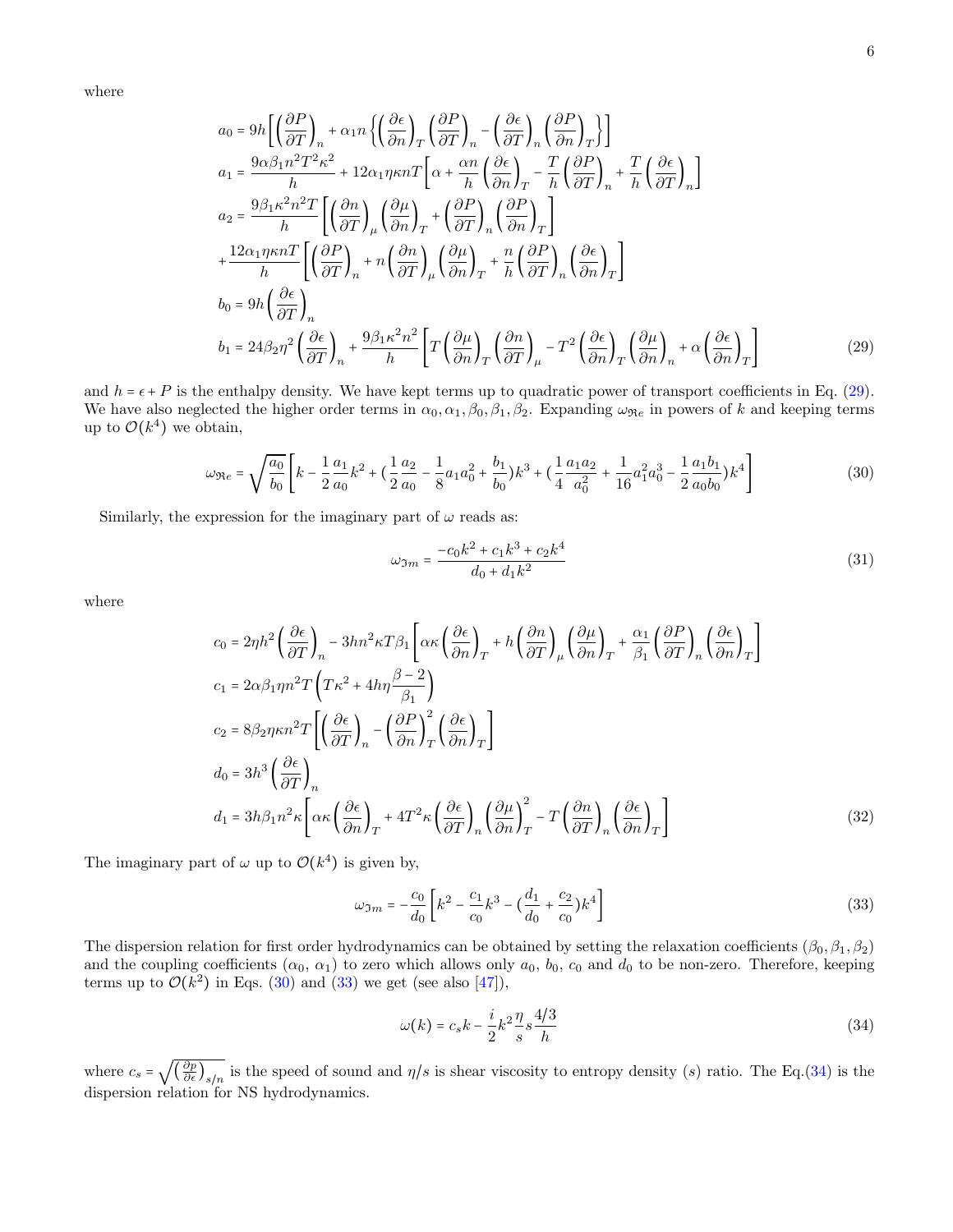#### A. Fluidity near the critical region

The imaginary and real parts of  $\omega$  provide the information respectively on attenuation and the propagation of the sound wave in the dissipative fluid. Thus, if magnitude of the imaginary part is larger than the real part, the wave will dissipate quickly. The dispersion relation in Eqs.(28) and (31) can be used to determine the upper limit of k of the sound wave that will dissipate in the medium. The threshold value of  $k$ ,  $k_{th}$  can be calculated by using the following condition [40]

$$
\left|\frac{\omega_{\Im m}(k)}{\omega_{\Re e}(k)}\right|_{k=k_{th}} = 1\tag{35}
$$

*i.e.* any wave with wave vector higher than  $k_{th}$  will get dissipated in the fluid. Solving the above equation, we get,

$$
k_{th}=\sqrt{\frac{\mathcal{P}}{\mathcal{Q}}}
$$

where

$$
\mathcal{P} = \frac{a_0}{c_0^2} - \frac{a_0 d_1 c_2^2}{b_0 c_0^2 d_0^2} - \frac{a_1 d_0}{c_0^3} + \frac{a_1 c_2^2 d_1}{b_0 c_0^3 d_0} - \frac{b_1^2 c_2^3 d_1}{b_0 c_0^2 d_0^3} + \frac{a_1 d_0}{a_0 b_0 c_0^2} \tag{36}
$$

and

$$
Q = \frac{b_0}{d_0^2} - \frac{b_1}{c_0^2} - \frac{b_0 c_2}{c_0^3} + \frac{a_1}{a_0 b_0 d_0} - \frac{a_1 b_1 d_0}{a_0 b_0^2 c_0^2} + \frac{a_1 c_2 d_0}{b_0^2 c_0^3}
$$
(37)

Expanding  $P$  and  $Q$  and keeping the first term of the series we get,

$$
k_{th} = \sqrt{\frac{a_0 d_0^2}{b_0 c_0^2}} \left[ 1 - \frac{1}{2} \left( \frac{d_1 c_2^2}{b_0 d_0^2} + \frac{a_1 d_0}{a_0 c_0} - \frac{a_1 c_2^2 d_1}{a_0 b_0 c_0 d_0} + \frac{b_1^2 c_2^3 d_1}{a_0 b_0 d_0^3} - \frac{a_1 d_0}{a_0^2 b_0} \right) \right]
$$
  

$$
\left[ 1 + \frac{1}{2} \left( \frac{b_1 d_0^2}{b_0 c_0^2} + \frac{c_2 d_0^2}{c_0^3} - \frac{a_1 d_0}{a_0 b_0^2} + \frac{a_1 b_1 d_0^3}{a_0 b_0^3 c_0^2} - \frac{a_1 c_2 d_0^3}{b_0^3 c_0^3} \right) \right]
$$
(38)

The first term of the above expression gives the value of  $k_{th}$  in the NS limit,  $k_{th}$  =  $\sqrt{\frac{a_0 d_0^2}{b_0 c_0^2}} = \frac{3}{2} c_s \frac{h}{s} \frac{1}{\eta/s}$ . The subsequent terms arise from the second order hydrodynamical effects as indicated by the presence of coupling and relaxation coefficients appearing through the quantities defined in Eqs. (29) and (32).

The wavelength  $(\lambda_{th})$  corresponding to  $k_{th}$  is given by  $\lambda_{th} = 2\pi/k_{th}$ . Sound waves with wavelength,  $\lambda < \lambda_{th}$  will dissipate in the medium. However, sound wave with  $\lambda > \lambda_{th}$  will propagate in the fluid without much dissipative effects. The quantity  $\lambda_{th}$  can be used to define the fluidity of fluids with widely varying particle density and temperature by selecting a length scale (inter-particle separation),  $l \sim \rho^{-1/3}$  [40] of the system as:

$$
\mathcal{F} \sim \frac{\lambda_{th}}{l}.\tag{39}
$$

where  $\rho$  is the particle number density of the fluid (for relativistic fluid l can be chosen as  $l \sim s^{-1/3}$ ). The length scale  $R_v \sim 1/k_{th}$ , called viscous horizon [41] sets the limit for sound with  $\lambda$  smaller than  $R_v$  will be dissipated due to viscous and thermal conduction effects.  $R_v$  can be used to estimate the value of the highest harmonics  $n_v = 2\pi R/R_v$  which will survive the dissipation *i.e.* any harmonics of order higher than  $n_v$  will not survive against dissipation. We find that  $k_{th}$  is directly proportional to the speed of sound  $(c_s)$ , which approaches zero near critical point. Therefore, we can argue that  $k_{th}$  also vanishes or in other words  $\lambda_{th}$  diverges at the critical point.

## V. RESULTS AND DISCUSSIONS

In Fig. 1 the variation of entropy density (left panel) and pressure (right panel) with  $\mu$  and  $T$  have been depicted. The EoS includes the critical point at  $(T_c, \mu_c)$ =(154 MeV, 367 MeV). The effects of critical point is clearly visible on the entropy density and pressure. The discontinuity in entropy density at large baryonic chemical potential  $(\mu)$  is indicating a first order phase transition. (left panel, Fig. 1).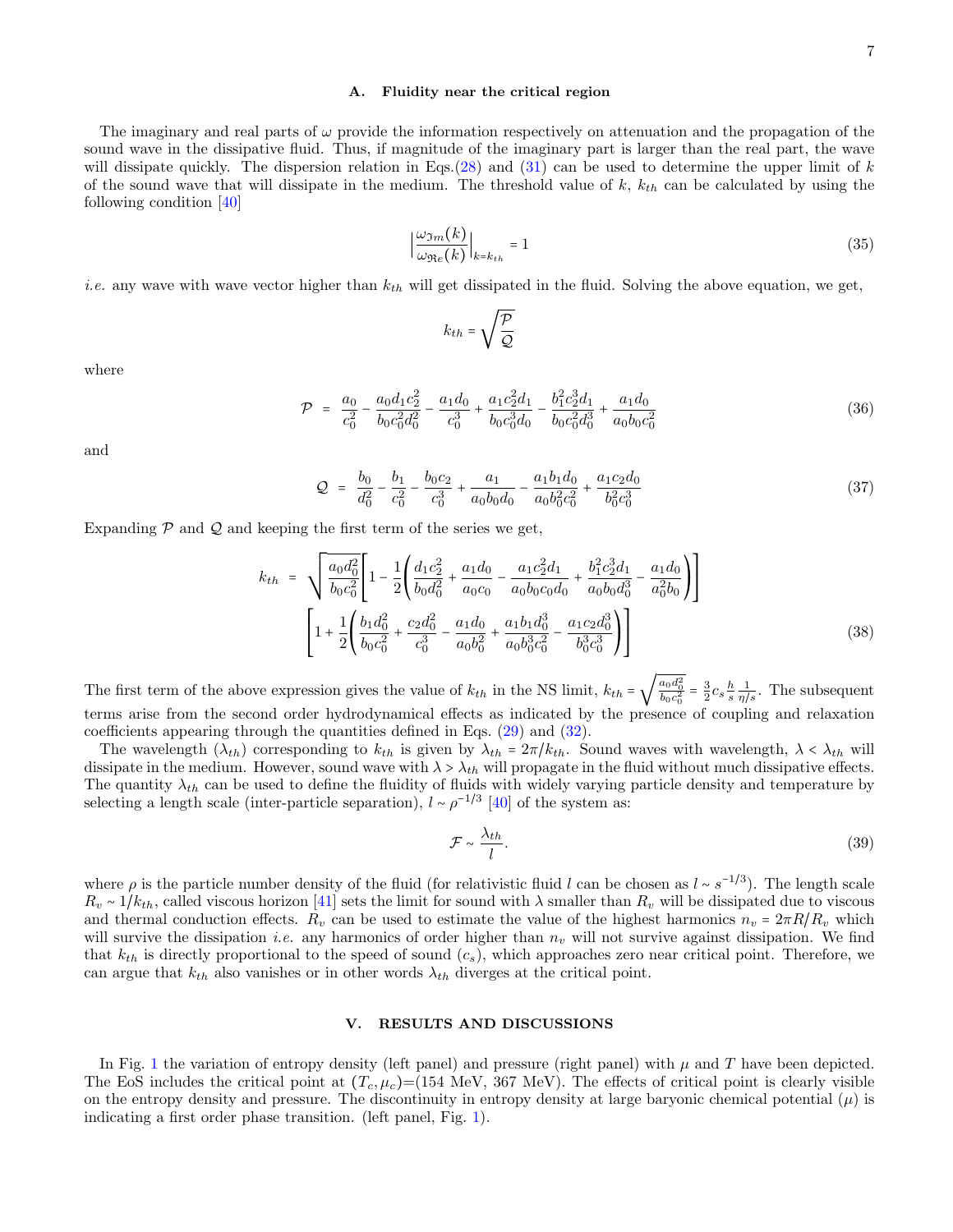

FIG. 1: (color online) Left panel is the constructed entropy density as a function of  $(T, \mu)$ . Right panel is the pressure as a function of  $(T, \mu)$ . We consider CEP is at  $(T_c, \mu_c) = (154, 367)MeV$ .



FIG. 2: (color online) a) Dissipation of sound modes with time for different k values at  $(T_c, \mu_c)$  = (154, 367) MeV and  $(\eta/s = \kappa/s = 1/4\pi)$ . b) Damping of the sound waves with different sets of transport coefficients with  $k = 250MeV$ .

Now we discuss the dissipation of the perturbation in the fluid when it hits the CEP in the QCD phase diagram. The damping caused by the imaginary part of the frequency of hydrodynamic modes of perturbation at the critical point  $(T_c, \mu_c)$  is shown in Fig.2. It is clearly seen from the figure that the waves with larger (smaller) values of wavenumber  $(k)$  damp faster (slower). The waves in fluid damp faster for larger values of transport coefficients (right panel). Away from the critical point the waves damp slower for high fluid temperature and density as evident from the results displayed in Fig.3 (left panel). The waves in a medium with higher viscosity and thermal conductivity damp faster (Fig. 3, right panel) for obvious reasons.

The variation of  $\lambda_{th}$  with temperature  $(T/T_c)$  is shown in Fig.4. The value of the wavelength  $(\lambda_{th} = 2\pi/k_{th})$  depends on the transport coefficients  $(\eta, \kappa)$  as well as on the various response functions appearing through the derivatives,  $\left(\frac{\partial \epsilon}{\partial T}\right)_n, \left(\frac{\partial \epsilon}{\partial n}\right)_T, \left(\frac{\partial p}{\partial T}\right)_n, \left(\frac{\partial n}{\partial n}\right)_T, \left(\frac{\partial n}{\partial T}\right)_\mu$ , relaxation coefficients  $(\beta_1, \beta_2)$  and the coupling constant  $(\alpha_1)$ . The transport coefficients are taken as  $\eta/s = \kappa/s = 1/4\pi$ . The values of  $\left(\frac{\partial \epsilon}{\partial T}\right)_n, \left(\frac{\partial \epsilon}{\partial n}\right)_T, \left(\frac{\partial p}{\partial T}\right)_n, \left(\frac{\partial p}{\partial n}\right)_T, \left(\frac{\partial n}{\partial \mu}\right)_T, \left(\frac{\partial n}{\partial T}\right)_\mu$  are calculated in terms of different response function by using relevant thermodynamic relations (Appendix A). In the left panel of Fig.4 the variation of  $\lambda_{th}$  with  $T/T_c$  is depicted. It is observed that at CEP ( $T_c$  = 154MeV,  $\mu_c$  = 367MeV) the  $\lambda_{th}$  diverges. As mentioned above  $\lambda_{th}$  is defined as the threshold wavelength *i.e.* waves with wavelengths,  $\lambda \geq \lambda_{th}$ are allowed to propagate and others dissipated. It is noted that when we consider  $\mu = 347$  MeV and 387 MeV (away from critical point) a finite value of  $\lambda_{th}$  is obtained, that is wave with  $\lambda > \lambda_{th}$  will propagate in the medium without substantial dissipation in such cases. At the critical point, however,  $\lambda_{th}$  diverges which imply that waves with any finite wavelength will dissipate strongly in the fluid. We also observe that for lower value of T the value of  $\lambda_{th}$  is smaller. For  $\mu = 387$  MeV the magnitude of  $\lambda_{th}$  is larger compared to  $\mu = 347$  MeV. This indicates that for higher values of temperature and chemical potential  $\lambda_{th}$  is higher. The fluidity defined in Eq.(39) is directly proportional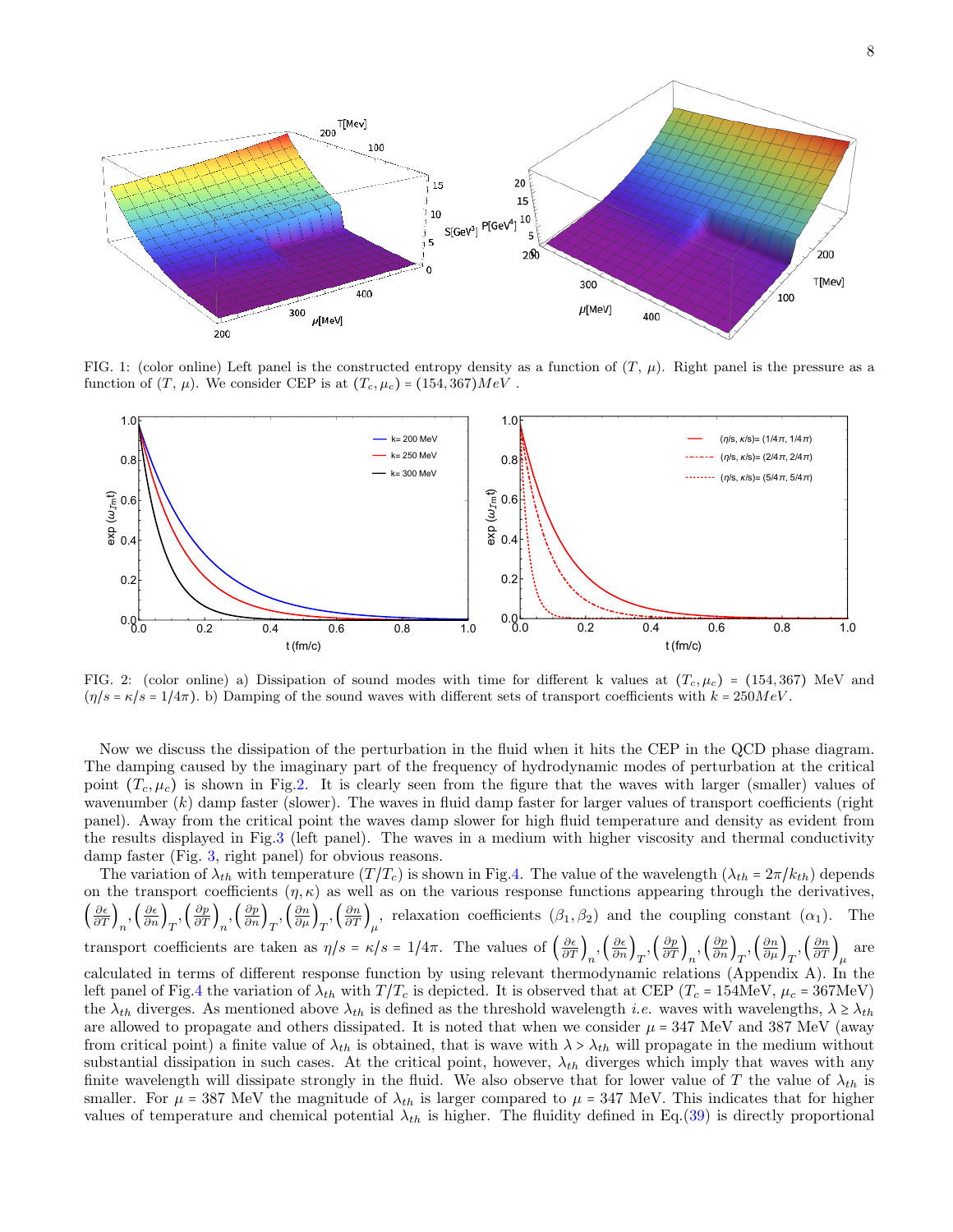

FIG. 3: (color online) a) Dissipation of sound waves with k for different sets of  $(T, \mu)$  at  $t = 0.6fm/c$  and  $(\eta/s = \kappa/s = 1/4\pi)$ . b) Damping of the sound waves with different sets of value of transport coefficients with  $(T_c, \mu_c)$  = (154, 367) MeV.



FIG. 4: (color online) a) Left figure is  $\lambda_{th}$  (fm) vs temperature plot. Divergence is observed at  $(T_c, \mu_c)$  = (154,367) MeV. b) Right plot is  $\lambda_{th}$  (fm) vs T at  $\mu = 367 MeV$  for different sets of value transport coefficients.

to  $\lambda_{th}$  which diverges at CEP, implies that fluidity also diverges at the CEP. Away from CEP, the fluidity decreases. The fluidity is larger for  $\mu = 387$  MeV compared to  $\mu = 347$  MeV.

The viscous damping of perturbation can be understood from the relation:  $T_1^{\mu\lambda}(t) = T_1^{\mu\lambda}(0) exp(-\omega_{3m} t)$ , where  $T_1^{\mu\lambda}(0)$  is the perturbation in EMT at  $t = 0$  and  $T_1^{\mu\lambda}(t)$  at some later time t which is dissipated as indicated by the exponential term. The spectrum of initial  $(t = 0)$  perturbations can be associated with the harmonics of the shape deformations and density fluctuations [42]. The dispersion relation for  $\omega$  provides the value,  $k_{th}$ , which can be used to define a length scale,  $R_v \sim 1/k_{th}$ . For system of size R,  $R_v$  can be used to define  $n_v = \frac{2\pi R}{R_v}$  which is linked to the value of the highest harmonic  $n_v$  (eccentricity-driven) that will effectively survive damping. We have seen that the nature of the plot i.e  $\lambda_{th}$  vs T does not change much with the variation of the shear viscosity  $(\eta/s)$ but changes significantly with the variation of thermal conductivity  $(\kappa/s)$ . Right panel of Fig.4 shows the variation of  $\lambda_{th}$  with temperature for higher values of  $\kappa/s$  and  $\eta/s$ . As the magnitude of  $\kappa/s$  increases the gap between the divergences in the two phases gets narrower. It is well-known [43] that the thermal conductivity diverges at critical point. Therefore, the nature of the variation of  $\lambda_{th}$  with  $T/T_c$  near the CEP will be essentially governed by the convergence of the thermal conductivity. We have found that with increasing thermal conductivity the width of the divergence gets narrower.

### VI. SUMMARY AND CONCLUSION

We have constructed an EoS of a fluid which contain the effects of QCD critical point and used it to study the propagation of sound wave through the medium. A perturbation has been imparted on the relativistic fluid and its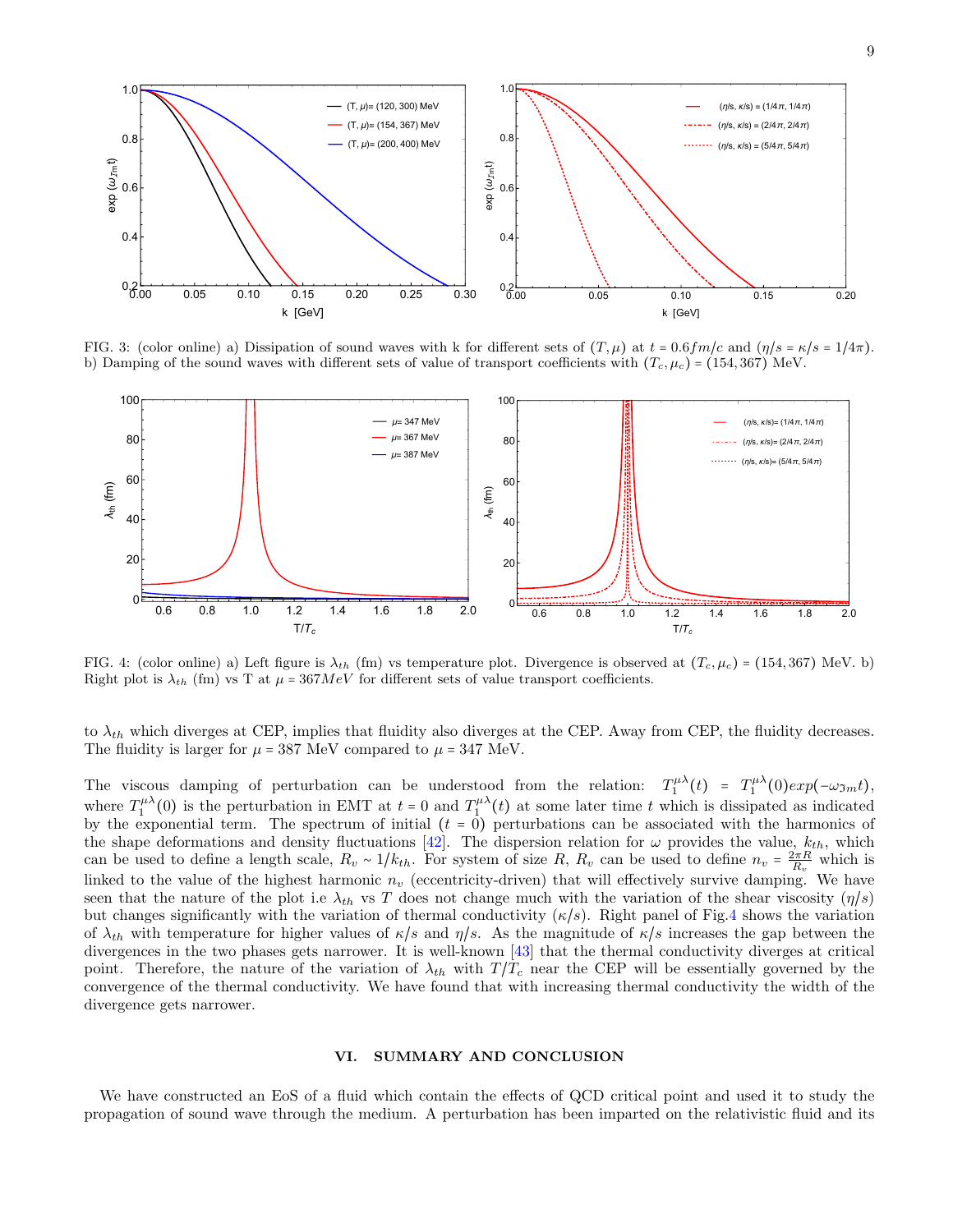evolution has been studied as it passes through the CEP within the scope of IS like causal hydrodynamics. We have estimated the threshold value of the wavelength,  $\lambda_{th}$  such that any wave with wavelength below  $\lambda_{th}$  is dissipated for given values of transport coefficients and other thermodynamic quantities. Most interestingly we have found that no waves is allowed to propagate if the system hits the CEP *i.e* waves with all wavelength get dissipated at CEP irrespective to the values of transport coefficients. The fluidity of the system diverges at the CEP indicating the fact that the fluid flows without any resistance.

It has been observed experimentally in conventional condensed matter system [44] (see also [45]) that the absorption is maximum due to diffraction of sound from the critical region similar to the scattering of light at the critical point where the opalescence due to critical phenomena is strongest. Therefore, the absorption of sound will indicate the presence of critical point. Near the critical point the correlation length  $(\xi)$  becomes very large, therefore, the hydrodynamic limit,  $\xi \ll \lambda$  is violated. As a consequence the development of sound wave is prevented. The forbiddance of sound wave will lead to the vanishing of Mach cone (Mach angle,  $\alpha = \sin^{-1}(c_s/v)$ , v is the fluid velocity). Therefore, the vanishing of Mach angle will indicate the presence of critical point.

Various harmonics of the azimuthal distribution of produced particles in RHIC-E are useful quantities to characterize the matter. For example the triangular flow helps in understanding the initial fluctuations and elliptic flow can be used to comprehend the equation of state of the system. The presence of critical point makes the viscous horizon scale,  $R_v \sim 1/k_{th}$  to diverge. Since the highest order of harmonics that survives varies as,  $n_v \sim 2\pi R/R_v$ , ideally the vanishing harmonics will indicate the presence of critical point. However, the experimentally measure quantities are superpositions of different temperatures and densities from the formation to the freeze-out stage, therefore, even if the system hits the critical point in the  $T - \mu$  plane, the harmonics may not vanish, but the critical point may weaken them.

The possibility of the existence and detection of CEP has been studied in [43]. The mode-mode coupling theory has been used to estimate the thermal conductivity at the points near and away from the QCD critical point in the  $\mu$  – T plane and shown that the thermal conductivity diverges at the critical point. It has also been demonstrated that the sharp change in thermal conductivity at the critical point is strongly reflected in the two particle correlation of fluctuations in rapidity space, therefore, paving the way to confirm the existence and location of the CEP.

In a realistic scenario the possibility of the trajectories passing through the critical point, *i.e.* the trajectories hitting the  $(\mu_c, T_c)$  point in the  $(\mu, T)$  plane is remote, which limits the magnitude of the fluctuations near the critical point. These fluctuations will remain out of equilibrium due to the expansion of the system and critical slowing down [48]. These issues has been considered in [49] while studying the evolution of hydrodynamic fluctuations of the system formed in RHIC-E. The appearance of the Kibble-Zurek length scale and its connection with short range spatial correlations has been discussed. It has also been shown that the non-flow correlations get enhanced in presence of critical point and such correlations should be measured as a function of  $n/s$  for detecting the CEP [49].

In a realistic scenario the matter formed in RHIC-E evolves in space and time - from the initial QGP phase to the final hadronic freeze-out state through a phase transition in the intermediate stage. The space time evolution of the locally equilibrated system is described by relativistic viscous hydrodynamics. The experimentally detected signals is the superposition of the yields for all the possible values of temperatures and densities of the system ranging from the initial to freeze-out states. The detection of CEP will require the disentanglement of contributions from the neighbourhood  $(\mu_c, T_c)$  from all other possible values of  $\mu$  and T which the system confronts during its evolution history from the initial to the freeze-out stages. In the present work the expansion dynamics has not been taken into consideration, therefore, the results obtained here can not be contrasted with experiments. The effects of the CEP with (3+1) dimensional expansion within the scope of second order viscous hydrodynamics will be published in future [50].

Rigorously speaking hydrodynamics is applicable in the region where  $k \ll \xi^{-1}$  is satisfied where k is the wave vector of the sound mode and ξ is correlation length. At the CEP this fundamental assumptions on the application of hydrodynamics becomes invalid as  $\xi$  diverges as the system approaches CEP with  $T \to T_c$  and  $\mu \to \mu_c$ . However, for a given k there will certainly be a domain in the neighbourhood of  $(\mu_c, T_c)$  where the predictions of hydrodynamics can be useful. Existence of such region in condensed matter system has been discussed in [31].

#### Acknowledgement

We are grateful to Golam Sarwar for useful discussions. M.H. would like to thank VECC for support. M.R. is supported by Department of Atomic Energy (DAE), Govt. of India.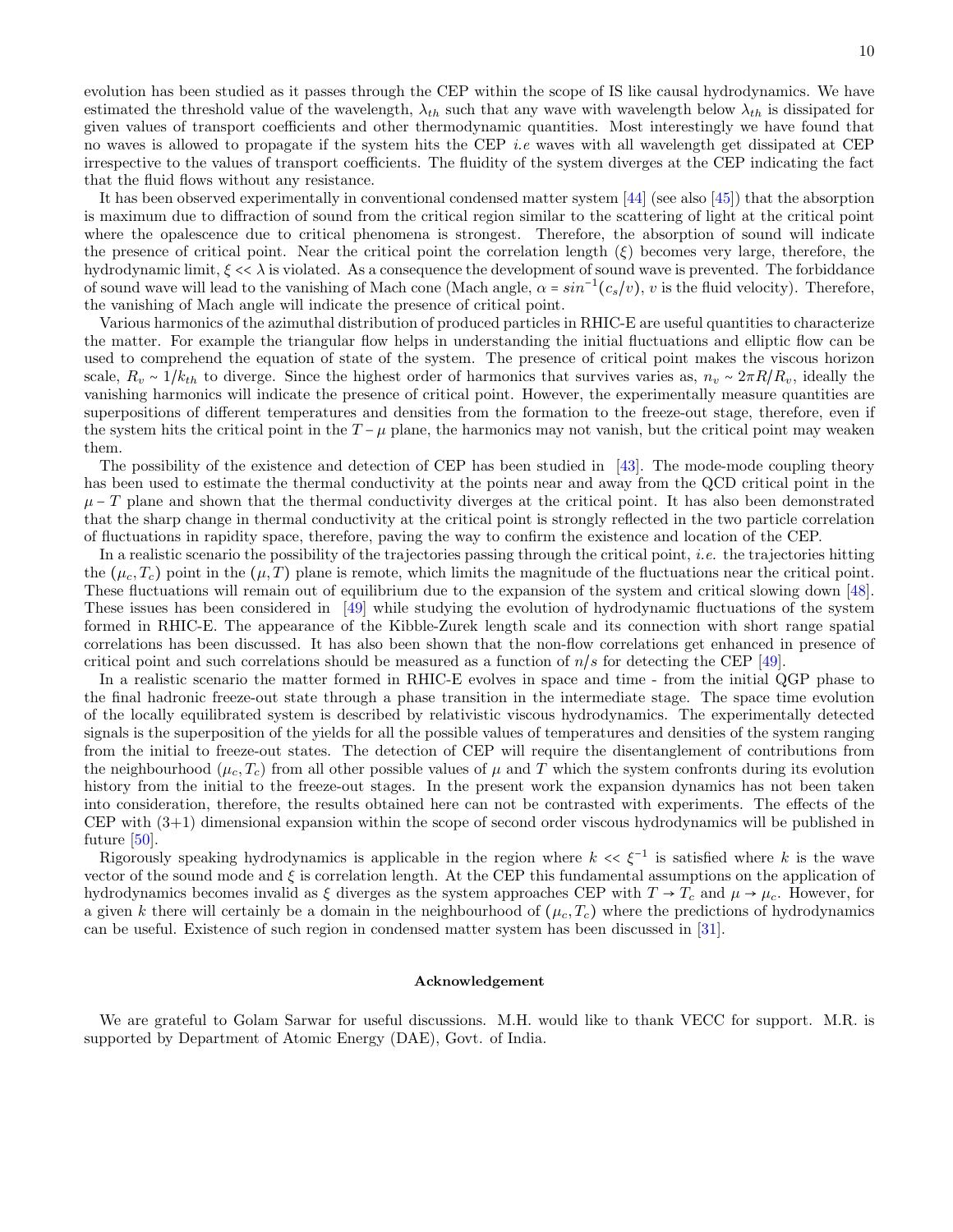(45)

# Appendix A

The expressions for  $\omega_{\Re e}(k)$  and  $\omega_{\Im m}(k)$  contain derivatives of several thermodynamics quantities. In this appendix we recast these derivatives in terms of response functions like: isothermal and adiabatic compressibilities ( $\kappa_T$  and  $\kappa_s$ ), volume expansivity  $\alpha_p$  specific heats  $(c_p \text{ and } c_v)$ , baryon number susceptibility  $(\chi_B)$ , velocity of sound  $(c_s)$ , etc. The baryon number density  $(n)$  and the entropy density  $(s)$  are given by

$$
n = \left(\frac{\partial p}{\partial \mu}\right)_T; \quad s = \left(\frac{\partial p}{\partial T}\right)_\mu \tag{40}
$$

Baryon number susceptibility ( $\chi_B$ ), isothermal compressibility ( $\kappa_T$ ), adiabatic compressibility ( $\kappa_s$ ) and volume expansivity  $(\alpha_p)$  are given by,

$$
\chi_B = \left(\frac{\partial n}{\partial \mu}\right)_T; \kappa_T = \frac{1}{n} \left(\frac{\partial n}{\partial p}\right)_T; \kappa_s = \frac{1}{n} \left(\frac{\partial n}{\partial p}\right)_s; \alpha_p = \frac{1}{V} \left(\frac{\partial V}{\partial T}\right)_p = -\frac{1}{n} \left(\frac{\partial n}{\partial T}\right)_p
$$
(41)

Specific heats are given by

$$
c_p = T\left(\frac{\partial s}{\partial T}\right)_p; c_V = T\left(\frac{\partial s}{\partial T}\right)_V = T\left(\frac{\partial s}{\partial T}\right)_n = \left(\frac{\partial \epsilon}{\partial T}\right)_V = \left(\frac{\partial \epsilon}{\partial T}\right)_n\tag{42}
$$

We have to express six quantities such as:  $\left(\frac{\partial p}{\partial T}\right)_n, \left(\frac{\partial p}{\partial n}\right)_T, \left(\frac{\partial \epsilon}{\partial T}\right)_n, \left(\frac{\partial n}{\partial T}\right)_\mu, \left(\frac{\partial n}{\partial \mu}\right)_T$  and  $\left(\frac{\partial \epsilon}{\partial n}\right)_T$ . i) To evaluate:  $(\frac{\partial p}{\partial T})_n$  we start with

$$
\left(\frac{\partial p}{\partial T}\right)_n = \frac{\partial(p,n)}{\partial(T,n)} = \frac{\partial(p,n)}{\partial(T,p)} \frac{\partial(T,p)}{\partial(s,p)} \frac{\partial(s,p)}{\partial(s,\epsilon)} \frac{\partial(s,\epsilon)}{\partial(s,n)} \frac{\partial(s,n)}{\partial(T,n)} \n= \left[ -\left(\frac{\partial n}{\partial T}\right)_p \right] \left(\frac{\partial T}{\partial s}\right)_p \left(\frac{\partial p}{\partial \epsilon}\right)_s \left(\frac{\partial \epsilon}{\partial n}\right)_s \left(\frac{\partial s}{\partial T}\right)_n \n= n\alpha_p \frac{T}{c_p} c_s^2 \left(\frac{\partial \epsilon}{\partial n}\right)_s \frac{c_V}{T} = n c_s^2 \alpha_p \frac{c_V}{c_p} \left(\frac{\partial \epsilon}{\partial n}\right)_s
$$
\n(43)

By using the relation,

$$
d\epsilon = Tds + \mu dn \text{ and } \mu = \left(\frac{\partial \epsilon}{\partial n}\right)_{s}
$$
  

$$
\left(\frac{\partial p}{\partial T}\right)_{n} = \mu n c_{s}^{2} \alpha_{p} \frac{c_{V}}{c_{p}}
$$
 (45)

we can write

ii) Now cons

$$
\text{isider } \left(\frac{\partial p}{\partial n}\right)_T: \qquad \left(\frac{\partial p}{\partial n}\right)_T = \frac{1}{n\kappa_T} \tag{46}
$$

 $c_p$ 

$$
\left(\frac{\partial p}{\partial n}\right)_T = \frac{\partial(p,T)}{\partial(n,T)} = \frac{\partial(p,T)}{\partial(p,s)} \frac{\partial(p,s)}{\partial(\epsilon,s)} \frac{\partial(\epsilon,s)}{\partial(n,s)} \frac{\partial(n,s)}{\partial(n,T)}
$$

$$
= \left(\frac{\partial T}{\partial s}\right)_p \left(\frac{\partial p}{\partial \epsilon}\right)_s \left(\frac{\partial s}{\partial n}\right)_s \left(\frac{\partial s}{\partial T}\right)_n
$$

$$
= \frac{T}{c_p} c_s^2 \left(\frac{\partial \epsilon}{\partial n}\right)_s \frac{c_V}{T}
$$
(47)
$$
= \mu c_s^2 \frac{c_V}{c_p}
$$
(48)

iii) The factor,  $\left(\frac{\partial \epsilon}{\partial T}\right)_n$  can be estimates as follows:

$$
\left(\frac{\partial \epsilon}{\partial T}\right)_n = c_n \tag{49}
$$

For fixed net baryon number,  $c_n$  can be written as  $c_n = c_V$ . Therefore,

$$
\left(\frac{\partial \epsilon}{\partial T}\right)_n = c_V \tag{50}
$$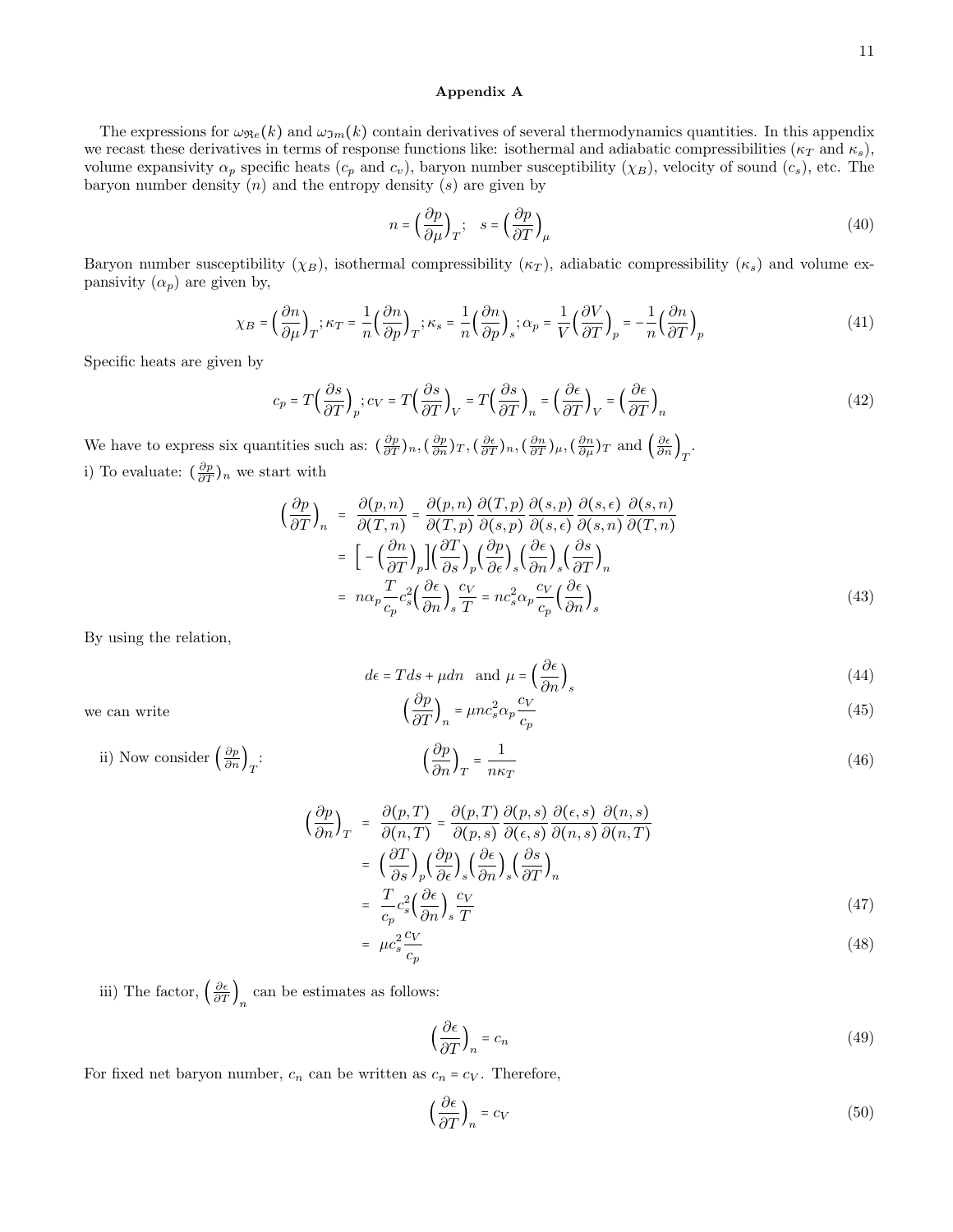iv)  $\left(\frac{\partial \epsilon}{\partial n}\right)_T$  can be estimates as:

$$
\left(\frac{\partial \epsilon}{\partial n}\right)_T = \frac{\partial (\epsilon, T)}{\partial (n, T)} = \frac{\partial (\epsilon, T)}{\partial (\epsilon, s)} \frac{\partial (\epsilon, s)}{\partial (n, s)} \frac{\partial (n, s)}{\partial (n, T)} \n= \left(\frac{\partial T}{\partial s}\right)_\epsilon \left(\frac{\partial \epsilon}{\partial s}\right)_s \left(\frac{\partial s}{\partial T}\right)_n \n= \left(\frac{\partial T}{\partial s}\right)_\epsilon \left[\left(\frac{\partial \epsilon}{\partial p}\right)_s \left(\frac{\partial p}{\partial n}\right)_s\right] \frac{c_V}{T} \n= \left(\frac{\partial T}{\partial s}\right)_\epsilon \left[\frac{1}{c_s^2} \frac{1}{n\kappa_s}\right] \frac{c_V}{T} = \frac{T}{c_\epsilon} \left[\frac{1}{c_s^2} \frac{1}{n\kappa_s}\right] \frac{c_V}{T} \n= \frac{c_V}{c_V} \left[\frac{1}{n} \frac{1}{n} \right]
$$
\n(52)

$$
\frac{c_V}{c_\epsilon} \left[ \frac{1}{c_s^2} \frac{1}{n\kappa_s} \right] \tag{52}
$$

v) The quantity  $\left(\frac{\partial n}{\partial \mu}\right)_T$  can be estimates as

$$
\left(\frac{\partial n}{\partial \mu}\right)_T = \chi_B \tag{53}
$$

vi) For  $\left(\frac{\partial n}{\partial T}\right)_\mu$ , we have,

$$
\left(\frac{\partial n}{\partial T}\right)_{\mu} = -\left(\frac{\partial n}{\partial \mu}\right)_{T} \left(\frac{\partial \mu}{\partial T}\right)_{n} = -\chi_{B} \left(\frac{\partial \mu}{\partial T}\right)_{n}
$$
\n(54)

We know that,

$$
sdT = dp - nd\mu \to dp = sdT + nd\mu \tag{55}
$$

$$
Tds = de - \mu dn \to de = Tds + \mu dn
$$
\n(56)

$$
\left(\frac{op}{\partial \epsilon}\right) = \frac{saI + na\mu}{Tds + \mu dn} \tag{57}
$$

$$
= \frac{s + n\left(\frac{\partial \mu}{\partial T}\right)}{T\left(\frac{\partial s}{\partial T}\right) + \mu\left(\frac{\partial n}{\partial T}\right)}\tag{58}
$$

$$
n\left(\frac{\partial\mu}{\partial T}\right) = \left(\frac{\partial p}{\partial \epsilon}\right) \left[T\left(\frac{\partial s}{\partial T} + \mu\left(\frac{\partial n}{\partial T}\right)\right] - s\right] \tag{59}
$$

Thus

$$
\left(\frac{\partial \mu}{\partial T}\right)_n = \frac{c_n^2 C_V - s}{n} \quad \text{where, } c_n^2 = \left(\frac{\partial p}{\partial \epsilon}\right)_n \tag{60}
$$

Finally we get,

$$
\left(\frac{\partial n}{\partial T}\right)_{\mu} = \frac{\chi_B}{n} (s - c_n^2 C_V) \tag{61}
$$

- [1] K. Yagi, T. Hatsuda, and Y. Miake, Quark Gluon Plasma, Cambridge University Press (2005).
- [2] C.Y. Wong, Introduction to high-energy heavy ion collisions, World Scientific (1994).
- [3] Z. Fodor and S. D. Katz, JHEP 03, 014 (2002).
- [4] M. Asakawa and K. Yazaki, Nuc. Phys. A 504, 668 (1989).
- [5] M. A. Halasz, A. D. Jackson, R. E. Shrock, M.A. Stephanov, J. J. M. Verbaarschot, Phys. Rev. D 58, 096007 (1998).
- [6] P. D. Forcrand and O. Philipsen, Nucl. Phys. B 642, 290 (2002).
- [7] Y. Aoki, G. Endrodi, Z. Fodor, S. D. Katz, K. K. Szabo, Nature 443, 675 (2006).
- [8] G. Endrodi, Z. Fodor, S. D. Katz, K. K. Szabo, JHEP, 04, 001 (2011).